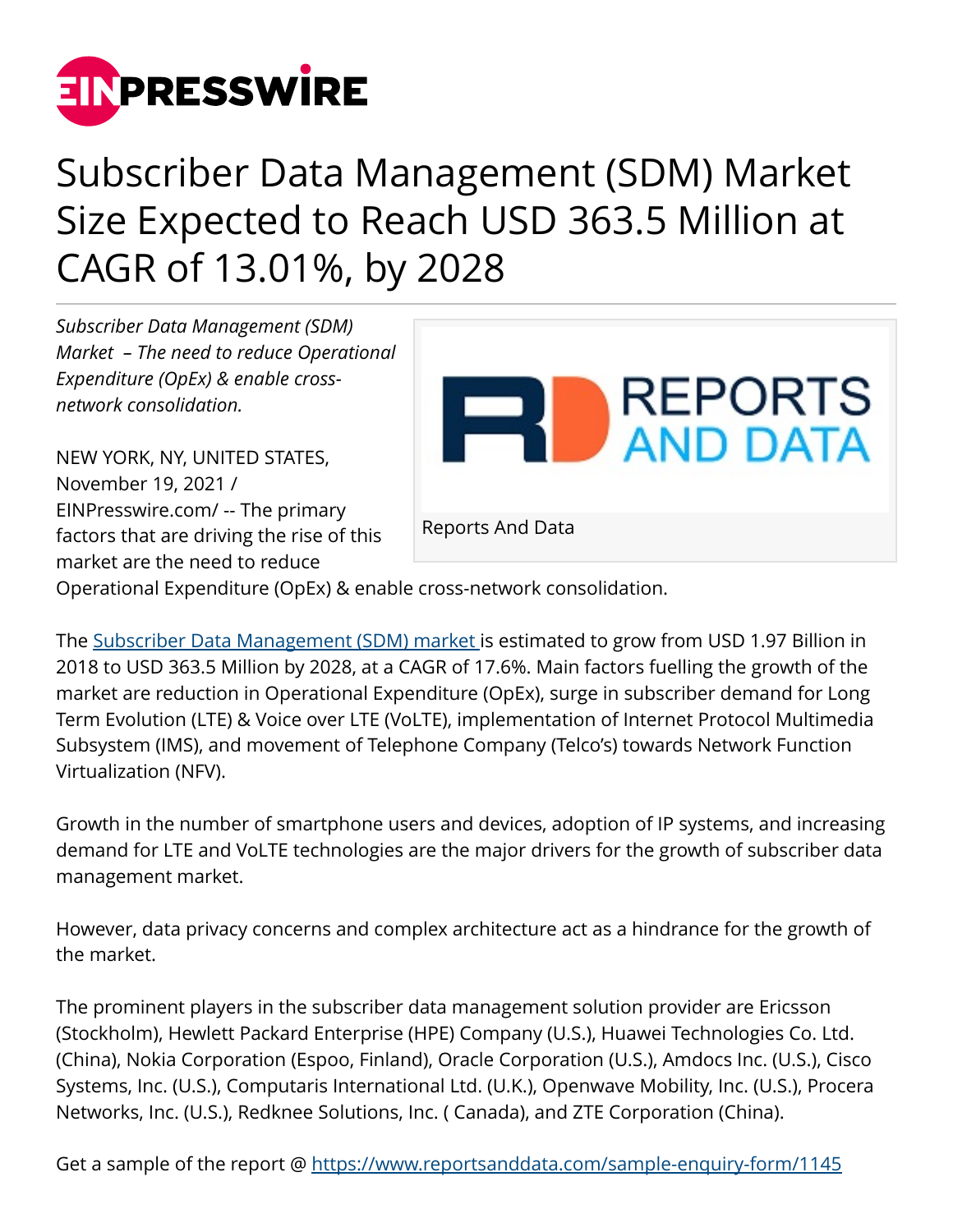## Further key findings from the report suggest

• The Subscriber Data Management (SDM) market is estimated to grow from USD 1.97 Billion in 2018 to USD 363.5 Million by 2028, at a CAGR of 17.6%. Main factors fuelling the growth of the market are reduction in Operational Expenditure (OpEx), surge in subscriber demand for Long Term Evolution (LTE) & Voice over LTE (VoLTE), implementation of Internet Protocol Multimedia Subsystem (IMS), and movement of Telephone Company (Telco's) towards Network Function Virtualization (NFV).

• The subscriber data federation segment in solutions-type is forecasted to grow at the highest CAGR with revenue of USD 1.2 Billion in 2026, at a CAGR of 31% from 2019 to 2026, while policy management is forecasted to have the largest market size in 2018 in the Subscriber Data Management market. Subscriber data federation demand is increasing as it offers telecom operators with an assembled perspective of information from diverse data repositories and also provides assimilation between unlike systems or applications by providing control to transactions, data schema manipulation, and transformation.

• Mobile networks are expected to grow at the highest CAGR at a rate 39% from 2019 to 2026 in the network segment and are also estimated to have the largest market size with revenue of USD 1.92 Billion. The penetration of mobile subscribers in the world is increasing exorbitantly, which is increasing the mobile networks market. Mobile networks are forecasted to grow at a fast rate due to the rising demand for mobile connectivity in locations with a lack of terrestrial infrastructure

• North America is forecasted to have the largest market share during the forecast period. Adoption of VoLTE and rising cloud-based monetization systems are the vital drivers for SDM growth in this region. The primary reason for the high growth rate in APAC is the huge population, which has led to a large pool of subscriber base for the telecom companies.

The Report, "Subscriber Data Management Market Global Forecast to 2026 - Global Forecast to 2026 is forecasted to reach USD 363.5 Million by 2028" is available now to Reports And Data customers and can also be purchased directly at: [https://www.reportsanddata.com/report](https://www.reportsanddata.com/report-detail/subscriber-data-management-market)[detail/subscriber-data-management-market](https://www.reportsanddata.com/report-detail/subscriber-data-management-market)

Segments covered in the report:

Global Subscriber Data Management Market, By Solution-Type (Revenue, USD Million; 2018–2028)

Policy Management Subscriber Data Federation Identity Management User Data Repository

Global Subscriber Data Management Market, By Network (Revenue, USD Million; 2018–2028)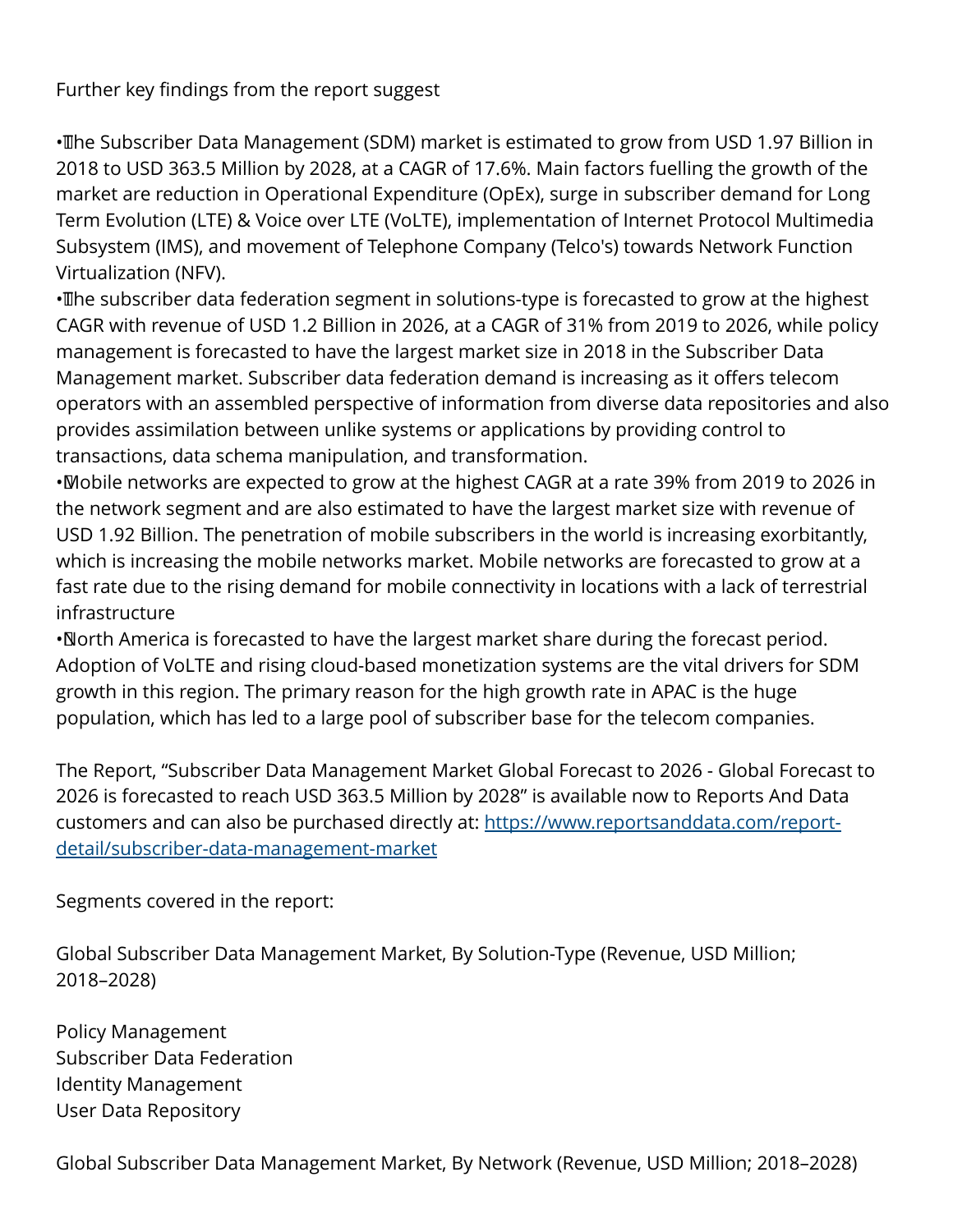Mobile Networks Fixed Networks

Global Subscriber Data Management Market, By Application (Revenue, USD Million; 2018–2028)

Mobile Fixed Mobile Convergence Voice Over IP and Video Over IP Others

Global Subscriber Data Management Market, By Region (Revenue, USD Million; 2018–2028)

North America Europe APAC Latin America Middle East & Africa

Request a customization of the report @ [https://www.reportsanddata.com/request](https://www.reportsanddata.com/request-customization-form/1145)[customization-form/1145](https://www.reportsanddata.com/request-customization-form/1145)

Market Report includes major TOC points:

- • Subscriber Data Management (SDM) market Overview
- • Global Economic Impact on Industry
- • Global Market Competition by Manufacturers
- • Global Production, Revenue (Value) by Region
- • Global Supply (Production), Consumption, Export, Import by Regions
- • Global Production, Revenue (Value), Price Trend by Type
- • Global Market Analysis by Application
- • Manufacturing Cost Analysis
- • Industrial Chain, Sourcing Strategy and Downstream Buyers
- • Marketing Strategy Analysis, Distributors/Traders
- • Market Effect Factors Analysis
- • Subscriber Data Management (SDM) market Forecast

Conclusively, all aspects of the Subscriber Data Management (SDM) market are quantitatively as well qualitatively assessed to study the global as well as regional market comparatively. This market study presents critical information and factual data about the market providing an overall statistical study of this market on the basis of market drivers, limitations and its future prospects.